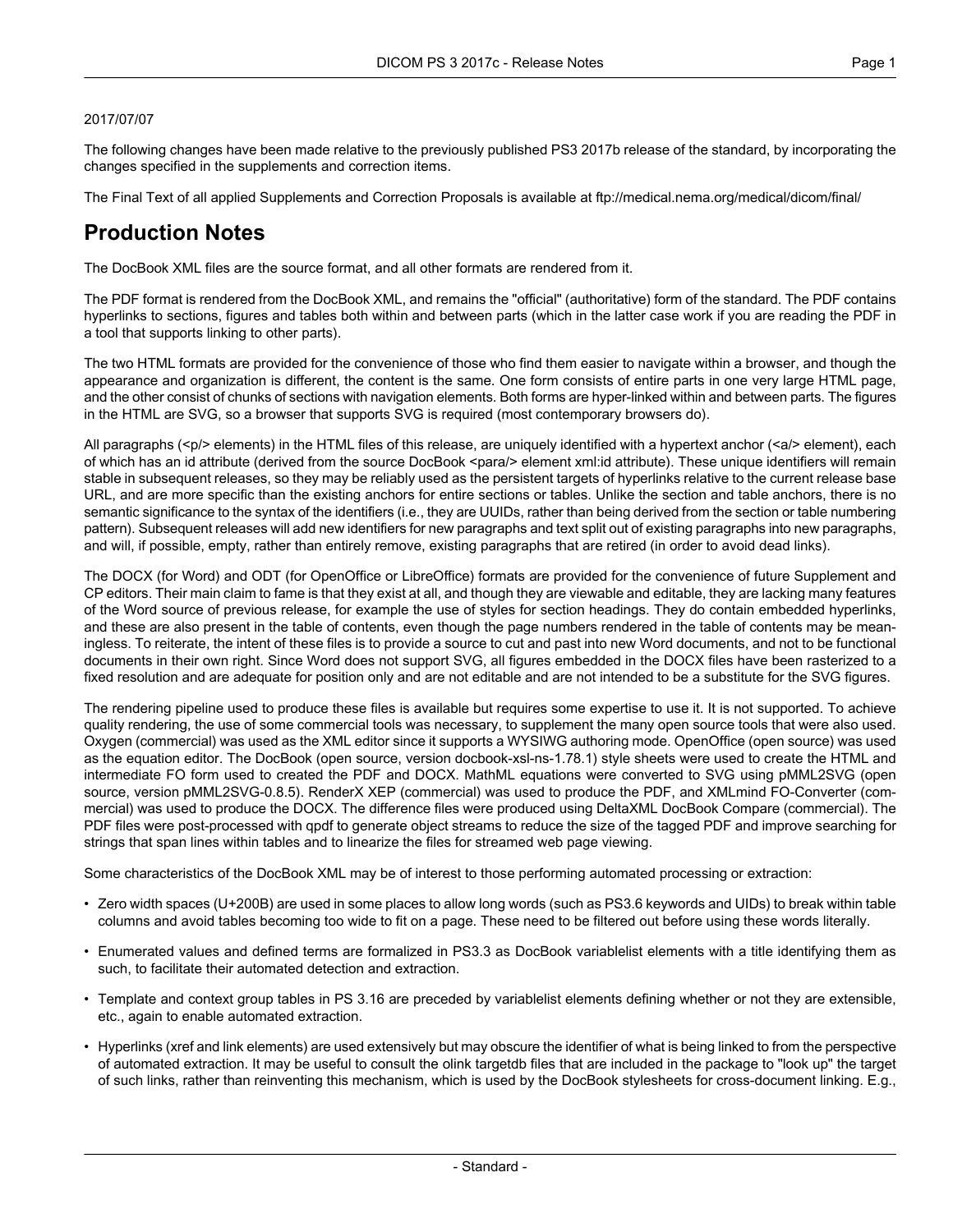one can look up "sect\_TID\_300" in "output/html/targetdb/PS3\_16\_target.db" to determine that it has a "number" of "TID 300" and a "ttl" of "Measurement", etc.

# **Changes to Parts**

#### **General Changes**

•

#### **PS3.1**

• [Sup](#page-3-0) 198

#### **PS3.2**

- [Sup](#page-3-1) 192
- [Sup](#page-3-0) 198

#### **PS3.3**

- Correct Patient ID data element tag in C.7.1.4.1.1.1
- CP [1603](#page-3-2)
- CP [1653](#page-3-3)
- [Sup](#page-3-1) 192
- [Sup](#page-3-0) 198

### **PS3.4**

- Correct indentation of Issuer of Patient ID Macro within Other Patient IDs Sequence in Table CC.2.5-3
- Reformat failure reasons in C.14.1.1 as enumerated values variablelist.
- [Sup](#page-3-1) 192

### **PS3.5**

• CP [1653](#page-3-3)

### **PS3.6**

- Fix type of Color Palette Storage UID (Transfer -> SOP Class)
- Mark Input Availability Flag (0040,4020) as retired, since no longer used in any IOD or service
- Correct SPM template URLs
- Correct typo in Structured Constraint Observation Sequence keyword
- CP [1603](#page-3-2)
- [Sup](#page-3-1) 192

#### **PS3.7**

•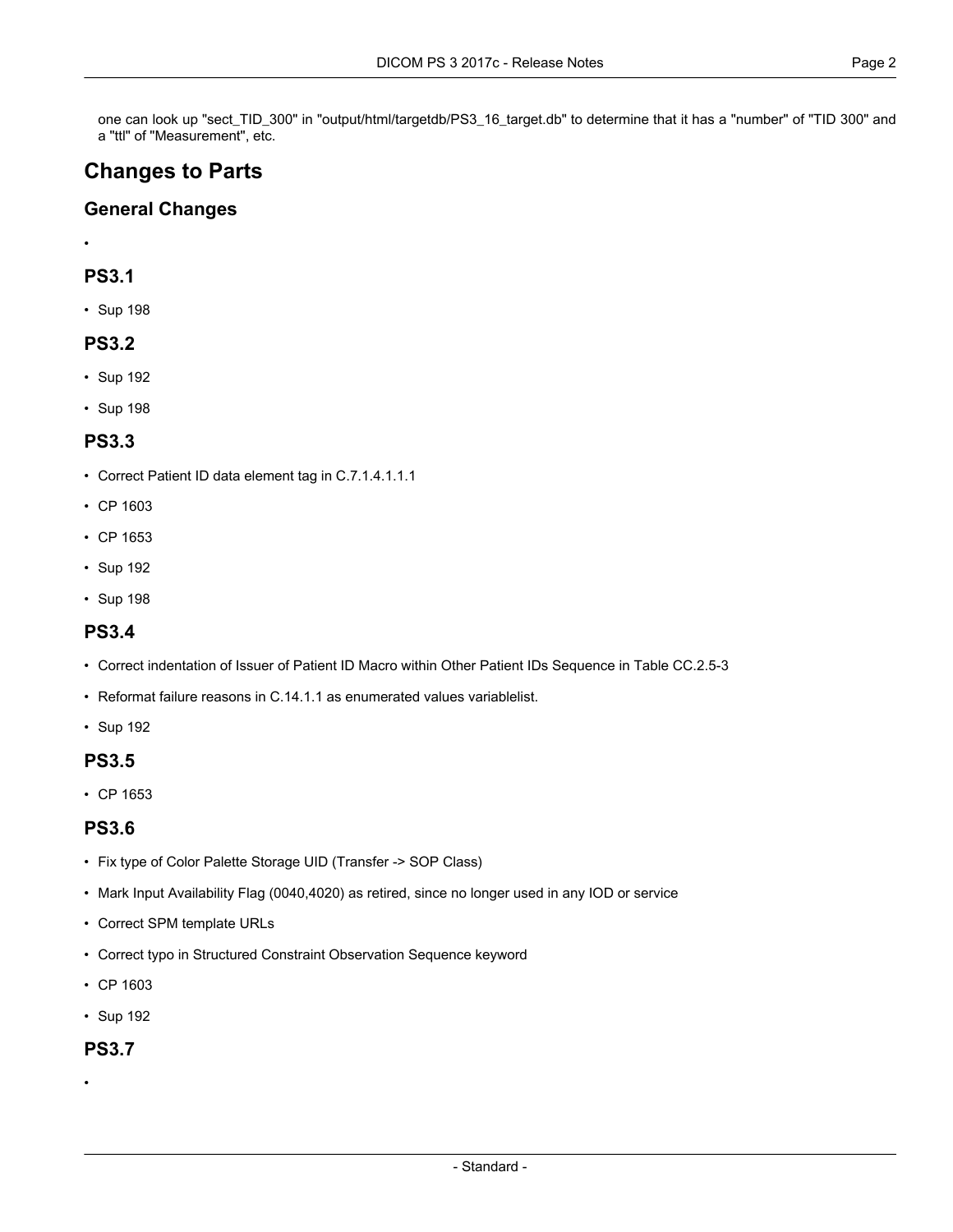#### **PS3.8**

•

### **PS3.10**

•

#### **PS3.11**

• CP [1653](#page-3-3)

### **PS3.12**

•

## **PS3.14**

•

#### **PS3.15**

- CP [1616](#page-3-4)
- CP [1672](#page-3-5)
- CP [1673](#page-3-6)

### **PS3.16**

- Update Stout 2013 article hyperlink
- Add UIDs from PS3.6 for all context groups
- CP [1603](#page-3-2)
- [Sup](#page-3-1) 192

### **PS3.17**

- Update Stout 2013 article hyperlink
- Replace example tables added by Sup 190 in Annex UUU with SVG figures
- [Sup](#page-3-1) 192
- [Sup](#page-3-0) 198

### **PS3.18**

- CP [1581](#page-3-7)
- CP [1583](#page-3-8)
- [Sup](#page-3-0) 198

### **PS3.19**

•